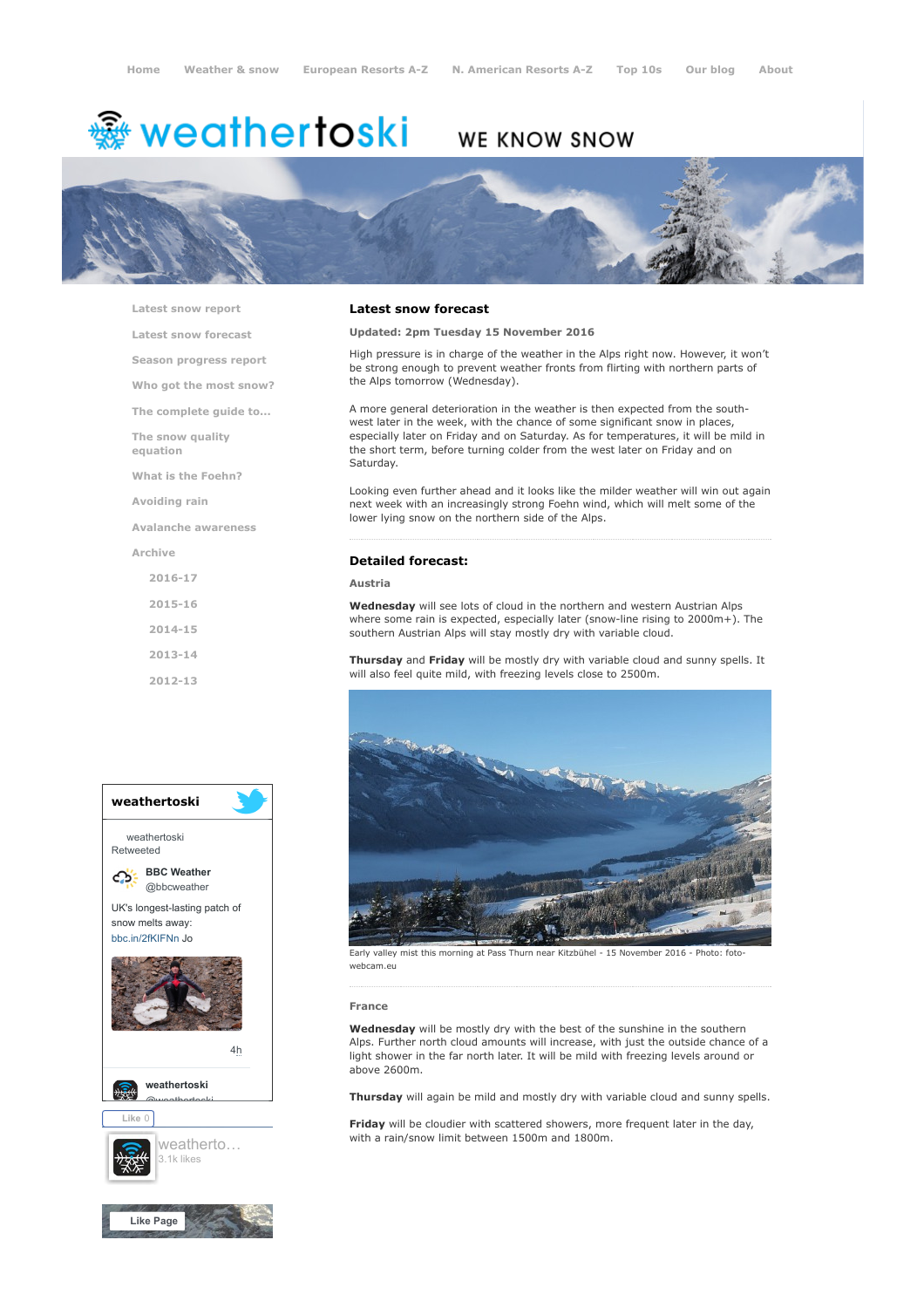Follow me on: *<u>twitte</u>* 

[Tweet](https://twitter.com/intent/tweet?original_referer=https%3A%2F%2Fwww.weathertoski.co.uk%2Fweather-snow%2Farchive%2Fsnow-forecast-15-11-2016%2F&ref_src=twsrc%5Etfw&text=Weather%20to%20ski%20-%20Snow%20forecast%20-%2015%20November%202016&tw_p=tweetbutton&url=https%3A%2F%2Fwww.weathertoski.co.uk%2Fweather-snow%2Farchive%2Fsnow-forecast-15-11-2016%2F)

Tweet this page





## Contact us...

Got a burning question about weather or snow conditions in the Alps? [Contact us](https://www.weathertoski.co.uk/about-1/contact-us/) and we'll do our best to answer it...

### E: [info@weathertoski.co.uk](mailto:fraser@weathertoski.co.uk)

T: +44 (0)20 3151 3154



View from Saulire towards Courchevel today - 15 November 2016 - Photo: courchevel.com

#### Italy

Wednesday and Thursday will be mostly dry with variable cloud and just the odd scattered shower. It will be mild at first with freezing levels around or above 2500m, dropping a little on Thursday.

Friday will be cloudier with showers, these being heaviest in the west later in the day, with a rain/snow limit around 1400-1800m.



Glorious weather in the northern Dolomites this afternoon. This is Kronplatz - 15 November 2016 Photo: kronplatz.it

#### Switzerland

Wednesday will be mostly dry with variable cloud and the best of any sunshine in the southern Swiss Alps. Further north, cloud will increase, with the chance of some rain at times (rain/snow limit rising to 2200m).

On Thursday, except for the odd shower in the far north, most places will be dry with variable cloud and relatively mild temperatures.

Friday will see rain/snow move in from the west, though some eastern areas will stay dry until evening. The rain/snow limit will be around 1500-1800m.



Sunshine and snow at Silvaplana near St Moritz - 15 November 2016 - Photo: mobotix.ch

#### Outlook:

Saturday will be mostly cloudy with the chance of snow in many regions, initially only over 2000m in some eastern parts, but much lower in the west and lowering more generally later.